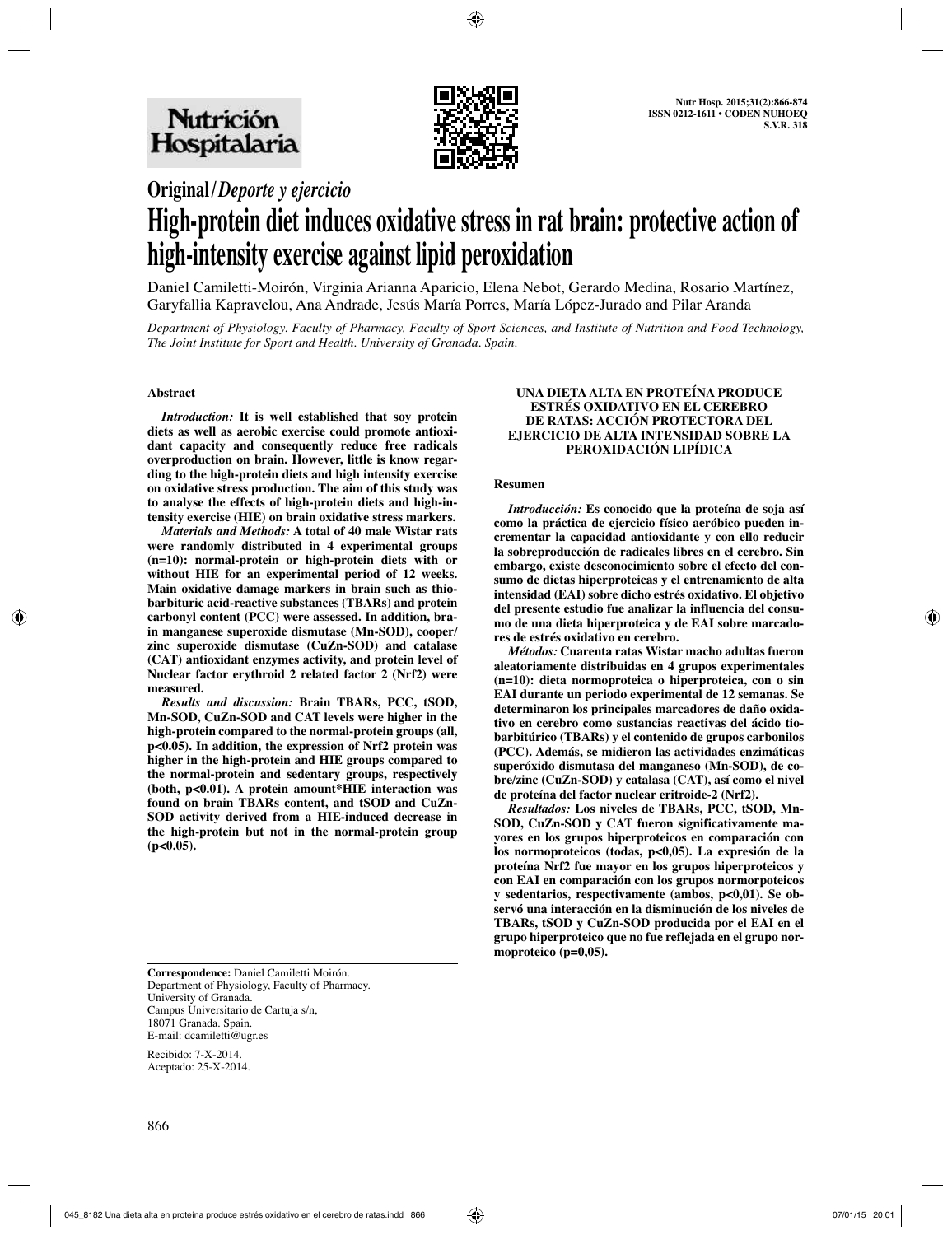*Conclusions:* **The high-protein diets consumption produce higher levels of brain lipid peroxidation, in spite of higher levels of antioxidant enzymatic capacity. However, HIE may attenuate the deleterious effect of a high-protein diet on brain lipid peroxidation when both effects are combined.**

(*Nutr Hosp.* 2015;31:866-874)

#### **DOI:10.3305/nh.2015.31.2.8182**

Keywords: *Superoxide Dismutase. Catalase. Thiobarbituric Acid Reactive Substances. NF-E2-Related Factor 2. Soybean Proteins. Hypertrophy.*

#### **Abbreviations**

ROS: Reactive oxygen species. SOD: Superoxide dismutase. CAT: Catalase. TBARs: Thiobarbituric acid reactive substances. Nrf2: Nuclear factor erythroid 2 related factor 2. HIE: High intensity exercise. PCC: Protein carbonyl content. SEM: Standard error of the mean. ANOVA: Analysis of variance.

#### **Introduction**

Reactive oxygen species (ROS) are by-products of aerobic cellular metabolism that can induce oxidative stress<sup>1,2</sup>. The major antioxidant enzymes in the rat brain are superoxide dismutase  $(SOD)$  and catalase  $(CAT)^3$ . These enzymes play an important role in order to avoid ROS deleterious effects. Indeed, the imbalance between ROS generation and antioxidant capacity leads to oxidative stress<sup>1,2</sup>. In addition, the oxidative damage repair systems are important in order to minimize the dangerous effects of high production of  $ROS<sup>4,5</sup>$ . The most common markers to investigate the oxidative damage on lipids and proteins are the production of thiobarbituric acid reactive substances (TBARs) and protein carbonyls, respectively $6-8$ .

Brain is particularly vulnerable to ROS production because it only accounts for a  $\sim$ 2% of total body weight and metabolizes 20% of total body oxygen, with a limited amount of antioxidant capacity. Furthermore, lipid peroxidation leads to the production of toxic compounds such aldehydes or dienals (e.g., 4-hydroxynonenal), which in turn may cause neuronal apoptosis<sup>9</sup>. In consequence, brain oxidative stress has been suggested to play a role in neurodegenerative disorders such as Parkinson's disease, Alzheimer's disease, multiple sclerosis, and amyotrophic lateral sclerosis<sup>10-12</sup>.

The effects of high-protein diets have been of great interest in the last decade. Supplementation with high-protein diets is often used to improve physical status causing an effective reduction in body weight, fat

*Conclusión:* **El consumo de una dieta hiperproteica produce altos niveles de peroxidación lipídica en el cerebro, a pesar de los altos niveles de capacidad enzimática antioxidante detectados. Sin embargo, el efecto del EAI podría atenuar los niveles de peroxidación lipídica producidos por el consumo de una dieta hiperproteica.** 

(*Nutr Hosp.* 2015;31:866-874)

#### **DOI:10.3305/nh.2015.31.2.8182**

Palabras claves: *Superóxido Dismutasa. Catalasa. Sustancias Reactivas al Ácido Tiobarbitúrico. Factor 2 Relacionado con NF-E2. Proteínas de Soja. Hipertrofia.*

deposition and improving plasma lipid profile13. Some studies have shown the beneficial effects of high-protein diets on rodent brain such as protecting against cerebral ischemia and reducing apoptosis in the ischemic  $cortex<sup>14,15</sup>$ . Nevertheless, little is known regarding the effects of high-protein diet on brain oxidative stress markers. Therefore, it is of importance to clarify the physiological effects of a high-protein diet on brain oxidative stress.

Since the 1990s, there has been evidence about the benefits of exercise on brain function, which could play an important preventive and therapeutic role on oxidative stress-associated brain disease<sup>16,17</sup>. Exercise may increase the level, activation, and mRNA expression of endogenous antioxidant systems in the brain thus down-regulating the levels of the oxidative damage<sup>18,19</sup>. Recent studies have observed that chronic exercise activates the Nuclear factor erythroid 2 related factor 2 (Nrf2) in human skeletal muscle and rat kidney,<sup>20,21</sup> whereas acute exercise promotes myocardial Nrf2 function. However, the mechanisms of Nrf2 activation have not been investigated in the context of brain after a high intensity exercise (HIE).

Despite the numerous studies that have analyzed the effects of different intensities and types of exercise on brain oxidative stress, the findings are still unclear or inconclusive regarding high-intensity training $2^{2,23}$ . To the best of our knowledge, no previous studies have investigated the specific combined effects of high-protein diet and HIE on brain oxidative stress. Therefore, in order to deepen this knowledge, the purpose of the present study was to investigate the effects of high-protein diet and HIE, based on hypertrophy resistance training, on brain oxidative stress markers and antioxidant enzyme defense systems.

#### **Materials and methods**

#### *Animals and experimental design*

A total of forty albino male Wistar rats were randomly distributed in 4 experimental groups derived of 2 interventions: protein amount of the diet (normal-protein vs. high-protein) (n=20) and HIE (seden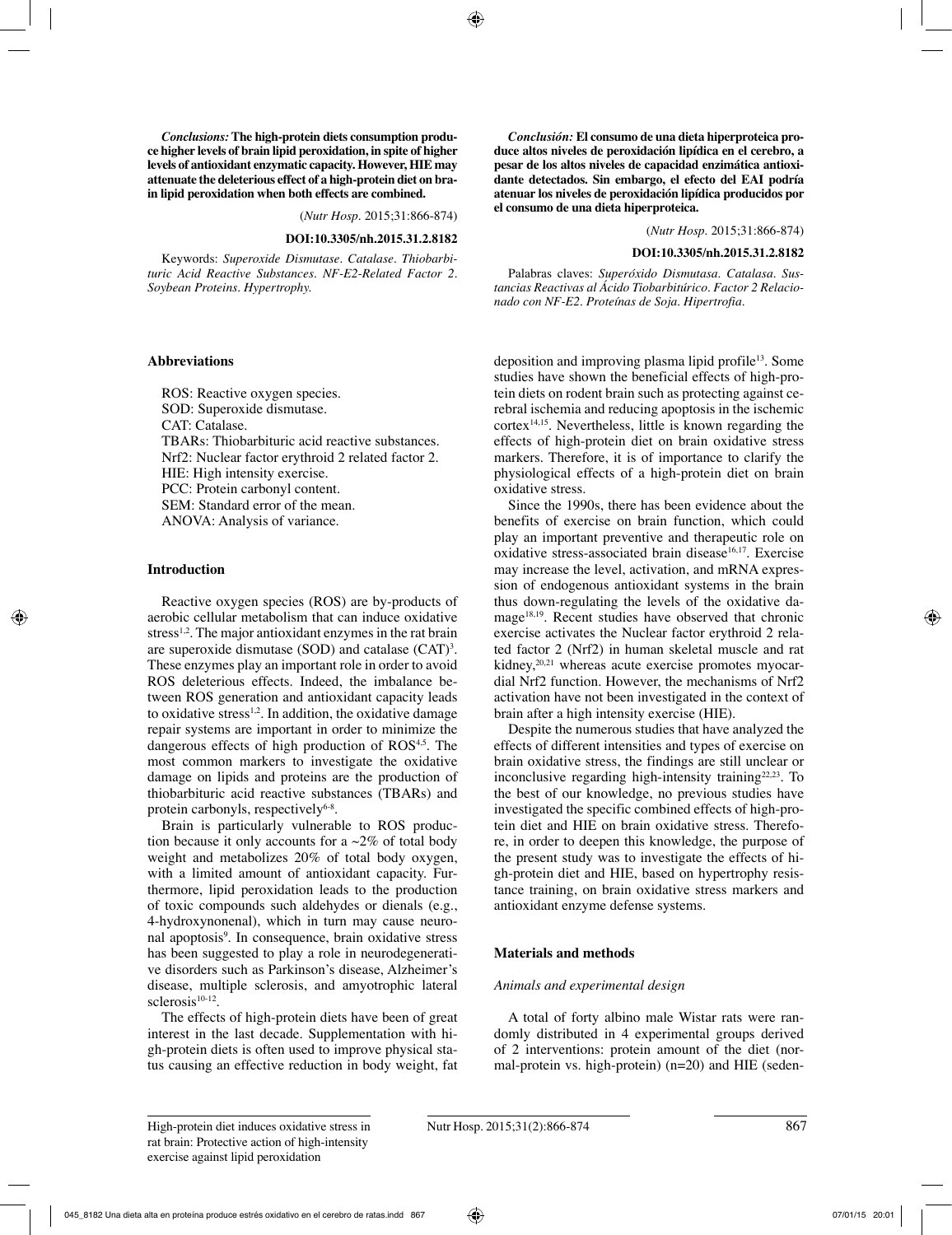tary vs. HIE) (n=20). Each specific intervention (i.e. normal-protein sedentary, normal-protein exercise, high-protein sedentary, high-protein exercise) was developed in groups of 10 rats and the experimental period lasted 12 weeks.

The animals (aged 8 weeks) had initial body weights of  $163\pm19$  g, had free access to type 2 water ( $>15$ ) MΩ cm) and consumed the diets *ad libitum*. Food intake and body weight were measured daily and weekly, respectively, for all animals. The rats were located in a well-ventilated thermostatically controlled room  $(21\pm2\degree C)$ . A 12:12 reverse light-dark cycle  $(08.00-$ 20.00 h) was implemented in order to allow exercise training during the day. At the end of the experimental period, the animals were anesthetized with ketamine-xylazine and sacrificed by cannulation of the abdominal aorta. Brains were extracted, weighed and immediately frozen in liquid N2 and kept at -80ºC until further analyses. Carcass weight was recorded. Carcass is the weight of the slaughtered animal's cold body after being skinned, bled and eviscerated, and after removal of the head, the tail and the feet.

All experiments were performed according to Directional Guides Related to Animal Housing and Care (European Community Council, 1986)<sup>24</sup>. All procedures were approved by the Animal Experimentation Ethics Committee of the University of Granada.

## *Experimental diets*

Formulation of the experimental diets is presented in table I. All diets were formulated to meet the nutrient requirements of rats<sup>25</sup> following the recommendations of the American Institute of Nutrition (AIN- $93M$ <sup>26</sup>, with slight modifications. We selected a  $45\%$ protein level for the high-protein diet at the expense of carbohydrates (wheat starch) following previously es-

| Table I<br>Formulation of the experimental diets |                          |                          |  |  |  |  |
|--------------------------------------------------|--------------------------|--------------------------|--|--|--|--|
|                                                  | Protein diet             |                          |  |  |  |  |
| <b>Nutritional Composition</b><br>$(g/100g\ DM)$ | <b>Normal</b><br>protein | High<br>protein          |  |  |  |  |
| Soy protein supplement                           | 13.1                     | 57.4                     |  |  |  |  |
| Mineral mix (AIN-93M-MX)                         | 3.5                      | 3.5                      |  |  |  |  |
| Vitamin mix (AIN-93-VX)                          | 1                        | 1                        |  |  |  |  |
| Fat (olive oil)                                  | 4                        | $\overline{\mathcal{A}}$ |  |  |  |  |
| Choline chloride                                 | 0.25                     | 0.25                     |  |  |  |  |
| Cellulose                                        | 5                        | 5                        |  |  |  |  |
| Starch                                           | 62.4                     | 28.6                     |  |  |  |  |
| Methionine                                       | 0.5                      |                          |  |  |  |  |
| Sucrose                                          | 10                       |                          |  |  |  |  |

tablished and similar studies in rats $27-29$ . A 10% protein content was chosen for the normal-protein diet groups. A commercial soy-protein isolate was used as the only protein source since it is widely available.

## *High-intensity exercise*

The experimental groups were trained following a resistance training protocol in a motorized treadmill (Panlab Treadmills for 5 rats, LE 8710R) with bagged weights tied with a cord to the tail. This type of training was chosen in order to reproduce the type of exercise performed by people interested on gaining muscle mass and strength who usually combine high-protein diets with HIE29 (see Table II). Therefore, our training protocol follows the established principles for human strength training, involving weights, repetitions, and sets to maximize muscle gain<sup>30</sup>.

The training groups exercised on alternate days (3-4 sessions/week) at a constant speed of 35 cm/s during the whole experimental period (12 weeks) in their dark phase. Prior to exercise training, animals were adapted to the treadmill on a daily basis for 1 week, the first three days without weight and the last four days with 20% of their body weight. The training protocol used in the present study had been previously developed and deeply described by Aparicio et  $al<sup>29</sup>$ . The entire training process was designed and controlled by sport scientists in collaboration with experienced researches trained to work with rats.

Animals in the control group were managed identically to exercising animals, with the exception of exercise training.

| <b>Table II</b><br>Details of the high-intensity exercise program |                    |             |                             |                       |  |  |  |
|-------------------------------------------------------------------|--------------------|-------------|-----------------------------|-----------------------|--|--|--|
| Week                                                              | Work time<br>(min) | <b>Sets</b> | Time between sets<br>(min)  | Weight<br>$(\%$ 1 RM) |  |  |  |
| 1                                                                 | $\overline{2}$     | 10          | 1                           | 55                    |  |  |  |
| 2                                                                 | 2                  | 10          | 1                           | 60                    |  |  |  |
| 3                                                                 | $\overline{2}$     | 10          | 1                           | 65                    |  |  |  |
| $\overline{4}$                                                    | $\overline{2}$     | 10          | 1.5                         | 70                    |  |  |  |
| 5                                                                 | $\overline{2}$     | 10          | 1.5                         | 70                    |  |  |  |
| 6                                                                 | 2.5                | 10          | 1.5                         | 75                    |  |  |  |
| 7                                                                 | 2.5                | 12          | 1.5                         | 75                    |  |  |  |
| 8                                                                 | $\overline{2}$     | 12          | 2                           | 80                    |  |  |  |
| 9                                                                 | 2.5                | 12          | $\mathcal{D}_{\mathcal{L}}$ | 80                    |  |  |  |
| 10                                                                | 1.5                | 12          | $\overline{c}$              | 85                    |  |  |  |
| 11                                                                | $\overline{2}$     | 12          | 2.5                         | 85                    |  |  |  |
| 12                                                                | 1                  | 12          | 2.5                         | 85                    |  |  |  |

RM, repetition maximum.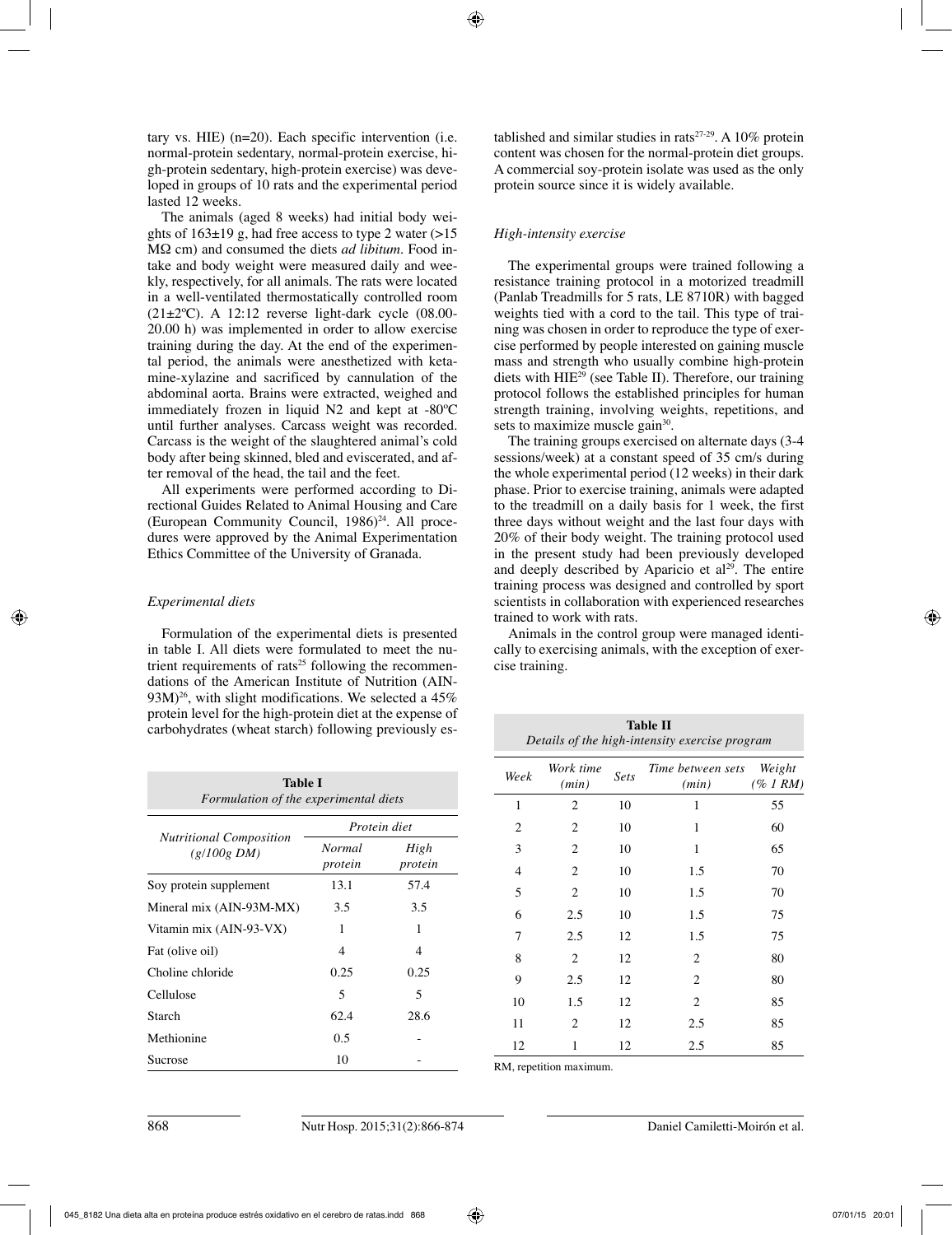#### *Chemical analyses*

Brain homogenate preparation for oxidative damage markers and antioxidant activity

Brain aliquots (1 g) were collected and processed under anti-oxidative conditions. Samples were homogenized in 50 mM phosphate buffer (pH 7.8) containing 0.1% Triton X-100 and 1.34 mM diethylenetriaminepentaacetic acid (DETAPAC) (1:10w/v) using a Micra D-1 homogenizer (ART moderne labortechnik) at 18,000 rpm during 30 sec followed by treatment with Sonoplus HD 2070 ultrasonic homogenizer (Bandelin) at 50% power for 10 sec. Homogenates were centrifuged at 19,621 g, 4°C for 45 min (BECKMAN, Allegra 64R), and the supernatants were used to determine the oxidative damage markers and the antioxidant enzymes activity.

#### *Oxidative damage markers*

#### Thiobarbituric acid-reactive substances (TBARs)

Thiobarbituric acid reactive substances (TBARs) were used as a marker of lipid peroxidation. Brain supernatants were used to determine lipid peroxidation by measuring TBARs as described by Ohkawa et al<sup>31</sup>. The results were expressed as nmol of Malonildialdehide per mg of protein (nmolMDA/mg) from duplicate reactions.

#### Protein carbonyl content (PCC)

Total carbonyl contents in brain were used as a biomarker of protein oxidation. The contents were determined spectrophotometrically using a protein carbonyl colorimetric assay Kit (Cayman, USA) according to the method of Levine et  $al^{32}$ . Results were expressed as nmol of reactive carbonyl compounds/mg protein of tissue.

#### *Antioxidant enzyme activity*

Total SOD activity was measured as described by Ukeda et al.<sup>33</sup> adapted to a micro-plate reader. Mn-SOD activity was determined by the same method after treating the samples with 4 mM KCN for 30 min (final concentration of KCN 1 mM was set for all the samples). CuZn-SOD activity was determined by subtracting the Mn-SOD activity from the tSOD activity. One unit of SOD activity was defined as the enzyme needed to inhibit 50% 2,3-bis (2-methoxy-4-nitro-5-sulphophenyl)-2H-tetrazolium-5-carboxanilide (XTT) reduction. Catalase activity (CAT) was measured by the method of Aebi<sup>34</sup> monitoring the disappearance of  $H_2O_2$  in the presence of brain homogenate at 240 nm and was expressed as  $\mu$ mol of H2O2 consumption per minute per milligram of protein. Protein concentration was determined by the method of Lowry<sup>35</sup>.

#### *Western blotting analysis*

Brain aliquots (1 g) were collected and processed under anti-oxidative conditions. Samples were homogenized (1:10 w/v) in 20 mM Tris·HCl (pH 8.0) containing 0.1% octylphenoxypolyethoxyethanol (lgepal), 100 mM ethylene glycol tetraacetic acid (EGTA), 100 mM dichlorodiphenyltrichloroethane (DDT), 100 mM sodium orthovanadate, 2 mM AEBSF, 1 mM EDTA, 130  $\mu$ M Bestatin, 14  $\mu$ M E-64, 1  $\mu$ M Leupeptin and  $0.3 \mu$ M Aproptinin. Samples were homogenized with a Micra D-1 homogenizer (ART moderne labortechnik) at 18,000 rpm for 30 sec followed by treatment with a Sonoplus HD 2070 ultrasonic homogenizer (Bandelin) at 50% power for 10 sec. Homogenates were centrifuged at 19,621 g, 4°C for 45 min (BECK-MAN, Allegra 64R), and the supernatants were collected and stored at -80ºC until further use. The protein concentration was measured by the method of Lowry *et* al.<sup>35</sup>. Samples (40  $\mu$ g protein) were subjected to 12% sodium dodecyl sulfate–polyacrylamide gel electrophoresis (SDS-PAGE) and subsequently electro transferred to reinforced cellulose nitrate membranes (Schleicher & Schuell, Dassel, Germany) using a Mini Trans-Blot cell system (Bio-Rad Laboratories, Hercules, CA). Membranes were blocked with 5% non-fat dry powdered milk dissolved in Tris-buffered saline Tween-20 (TBS-T) for 2 h at room temperature. After blocking, the membranes were incubated with primary polyclonal rabbit anti-Nrf2 antibody (1:1500, Abcam Cambridge, USA) overnight at 4ºC. A goat anti-rabbit immunoglobulin G associated to an enhanced chemiluminescence reagent mixture (Western Lightning, PerkinElmer Inc., Waltham, MA, USA) was used to estimate the amount of protein expressed using a Fujifilm Luminescent Image Analyzer LAS-4000 mini System (Fujifilm, Tokyo, Japan). Equality of protein loading was checked standardizing the bands to β-actin (1:2000, Abcam Cambridge, USA). The optical density of the protein bands was measured and quantified by Image J software. Results were expressed in relative density units.

#### *Statistical analyses*

Results are presented as mean and standard error of the mean (SEM), unless otherwise indicated. The effects of the dietary protein amount (normal-protein vs. high-protein) and the HIE (sedentary vs. HIE) on food intake, carcass weight, final body weight, brain weight, and oxidative stress markers including their two-way interactions, were analyzed by two-way factorial analysis of variance (ANOVA), with the protein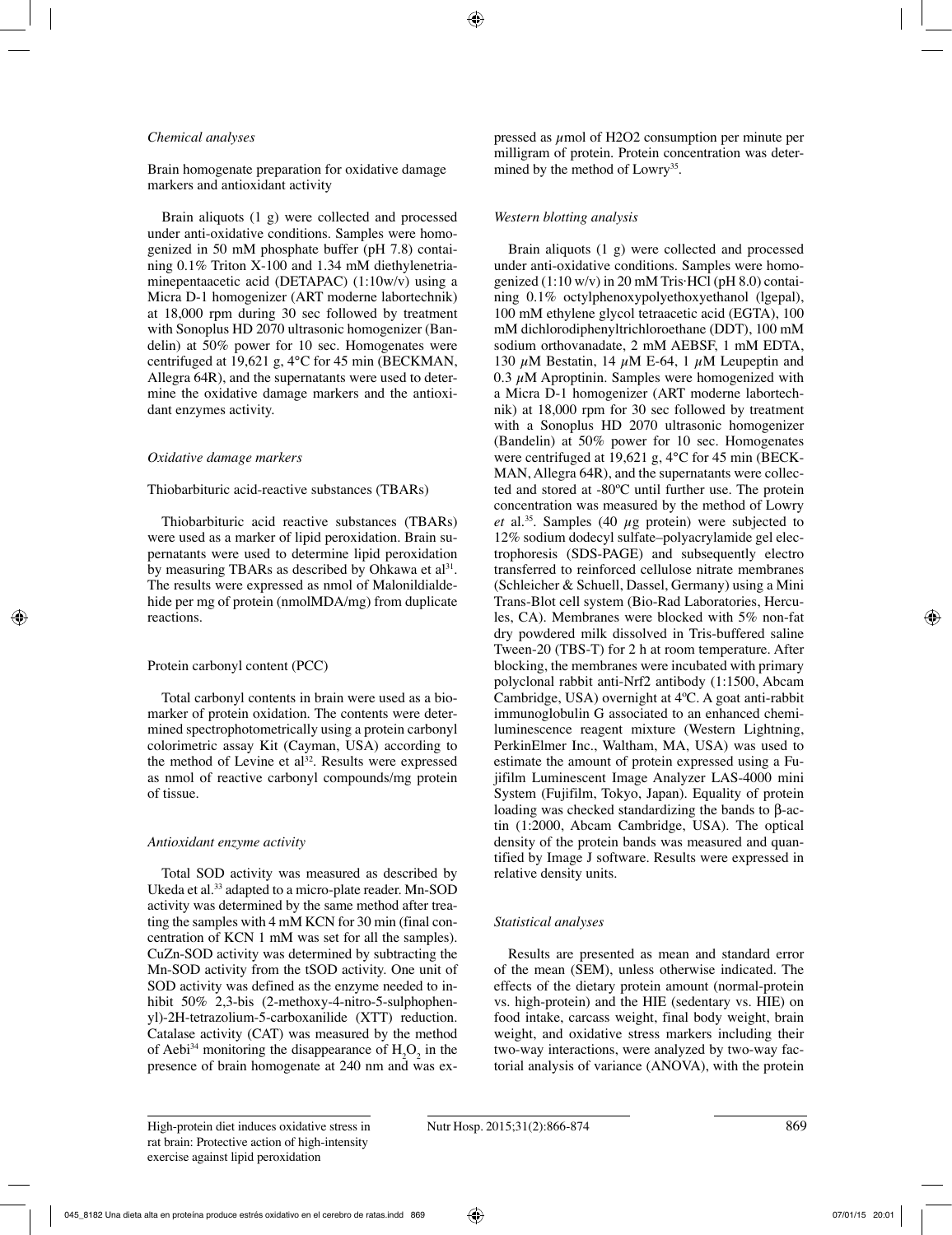amount and the exercise as fixed factors. Two-ways interactions terms were introduced into the models to test interactions between both interventions (i.e. protein amount\*HIE). A significant *p* value indicates that there are differences at least between two of the groups. In addition, multiple comparisons between groups were made considering Bonferroni's adjustment in order to identify between which groups the differences were significant (e.g. normal-protein sedentary vs. high-protein and exercise).

All analyses were performed using the Statistical Package for Social Sciences (IBM-SPSS for Mac, version 22.0, Amonk, NY), and the level of significance was set at 0.05.

## **Results**

#### *Final body weight, carcass weight, brain weight and food intake*

The effects of the high-protein diet and HIE on final body weight, carcass weight, brain weight and food intake are shown in table III.

Both high-protein and HIE groups significantly decreased food intake when compared to the normal-protein and sedentary groups, respectively (both, p<0.001).

No significant differences between groups were observed on final body weight, carcass weight, and brain wet mass weight as expressed in absolute value and brain wet mass weight when referred to the final carcass weight.

#### *Oxidative stress markers*

The effects of the high-protein diet and HIE on brain oxidative stress markers are shown in table IV.

High-protein groups significantly increased brain TBARs content and brain protein carbonyl content *(*PCC) when compared to the normal-protein groups  $(p=0.042$  and  $p=0.006$ , respectively).

High-protein groups significantly augmented brain tSOD, Mn-SOD, CuZn-SOD and CAT activity when compared to the normal-protein groups (all,  $p < 0.01$ ).

Significant protein amount\*HIE interactions were found for brain TBARs content and CuZn-SOD derived from a HIE-induced decrease in lipid peroxidation and antioxidant activity in the high-protein group that was not observed in the normal-protein group  $(p=0.018$  and  $p=0.007$ , respectively).

Figure 1 shows the effects of the protein amount and HIE on the expression of Nrf2 protein in rat brain.

Both high-protein and HIE groups significantly increased the expression of brain Nrf2 protein when compared to the normal-protein and the sedentary groups, respectively (p<0.001 and p=0.004, respectively).

## **Discussion**

The purpose of the present study was to analyze the influence of high-protein diet and HIE on brain oxidative stress markers. The main findings of this study were: 1) high-protein diet increased TBARs and PCC concentrations, CuZn-SOD and CAT activity and the expression of Nrf2 protein, and 2) HIE increased CAT activity and the expression of Nrf2 protein. Overall, our findings displayed controversial effects in terms of high-protein diets on brain oxidative stress. The high-protein, low carbohydrate, unbalanced diet, groups appear to promote antioxidant capacity, although this may be in response to higher oxidative damage when compared to the normal-protein groups.

**Table III**

*Effects of the dietary protein amount and high-intensity exercise on final body weight, carcass weight, food intake and brain weight*

|                                 | Normal protein |           | High protein       |          |            | <i>p</i> values   |          |                            |
|---------------------------------|----------------|-----------|--------------------|----------|------------|-------------------|----------|----------------------------|
|                                 | Sedentary      |           | Exercise Sedentary | Exercise | <b>SEM</b> | Protein<br>amount | Exercise | Protein<br>amount*Exercise |
| Food intake (g/day)             | 20.317c        | 15.622a.b | 16.948b            | 14.806a  | 0.177      | < 0.001           | < 0.001  | 0.001                      |
| Final body weight (g)           | 351.216a       | 313.042a  | 317.594a           | 327.174a | 5.085      | 0.344             | 0.168    | 0.025                      |
| Carcass weight $(g)$            | 172.120a       | 163.210a  | 178.870a           | 169.229a | 2.897      | 0.278             | 0.118    | 0.950                      |
| Brain $(g)$                     | 1.925a         | 1.881a    | 1.894a             | 1.917a   | 0.015      | 0.927             | 0.737    | 0.274                      |
| Brain $(g/100g$ body weight)    | 0.552a         | 0.605a    | 0.603a             | 0.588a   | 0.009      | 0.357             | 0.297    | 0.075                      |
| Brain $(g/100g$ carcass weight) | 1.128a         | 1.160a    | 1.064a             | 1.142a   | 0.016      | 0.212             | 0.094    | 0.484                      |

SEM, standard error of the mean.Values expressed as mean of 10 rats. The same letter in the same row indicates no significant difference between groups (p>0.05).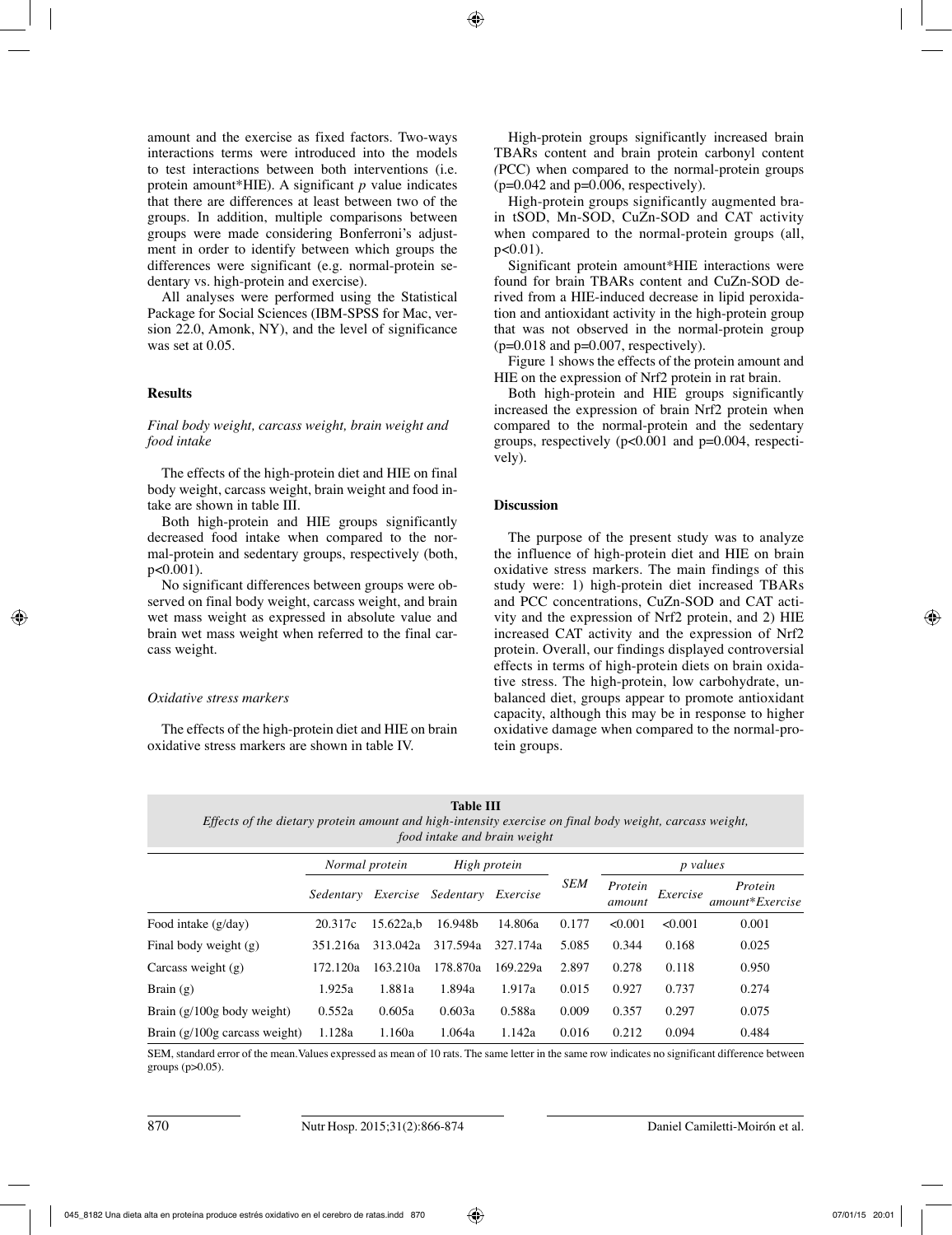**Table IV** *Effects of the dietary protein amount and high-intensity exercise on brain oxidative stress markers.*

|                                        | Normal protein |                     | High protein       |                           |            | <i>p</i> values   |          |                            |
|----------------------------------------|----------------|---------------------|--------------------|---------------------------|------------|-------------------|----------|----------------------------|
|                                        | Sedentary      |                     | Exercise Sedentary | Exercise                  | <b>SEM</b> | Protein<br>amount | Exercise | Protein<br>amount*Exercise |
| TBARs (nmol MDA/mg protein)            | 19.684a        | 23.553a.b           | 27.768b            | 22.875a.b                 | 0.880      | 0.042             | 0.773    | 0.018                      |
| PCC (nmol/mg protein)                  | 3.496a         | 2.440a              | 4.878a             | 4.948a                    | 0.332      | 0.006             | 0.463    | 0.403                      |
| $tSOD$ (U/mg protein)                  |                | 137.474a 154.578a.b |                    | 192.837c 173.469b,c 3.551 |            | $\leq 0.001$      | 0.874    | 0.015                      |
| $Mn-SOD$ (U/mg protein)                | 63.990a        | 71.828a.b           | 79.299b            | 80.359b                   | 1.912      | 0.004             | 0.252    | 0.381                      |
| $CuZn-SOD$ (U/mg protein)              | 73.484a        | 82.750a             | 113.538b           | 93.110a                   | 2.578      | < 0.001           | 0.286    | 0.007                      |
| CAT ( <i>µ</i> molH2O2/min/mg protein) | 2.852a         | 4.274b              | 3.526a,b           | 5.640c                    | 0.126      | < 0.001           | <0.001   | 0.178                      |

SEM, standard error of the mean; TBARs, thiobarbituric acid-reactive substances; PCC, protein carbonyl content; tSOD, total superoxide dismutase; Mn-SOD, manganese superoxide dismutase; CuZn-SOD, cooper and zinc superoxide dismutase; CAT, catalase.Values expressed as mean of ten rats. The same letter in the same row indicates no significant difference between groups (p>0.05).

#### *Food consumption, body weight and body composition*

Food intake is markedly affected by diet composition<sup>36,37</sup> and physical activity<sup>38,39</sup>. Few studies in animals as well as in humans have illustrated that high-protein diets $36,37$  provide higher satiety levels than others macronutrients, thus leading to a decrease of food intake. Likewise, the decreased food intake may be attributed to the HIE protocol carried out, which led to a high stress situation resulting in the higher levels of corticosterone40. These assertions are in agreement with our findings that the high-protein and the HIE groups displayed a reduced food intake when com-



*Fig. 1.—Effects of the high-protein diet and high-intensity exercise on brain Nrf2 protein levels, n=8. The representative western blots show the Nrf2 bands (left lines) and the* β*-actin bands used as a loading control (right lines). Annotation indicates significant effect of a = exercise, b = anabolic androgenic steroids. p < 0.05. NS, Normal-protein and Sedentary; NE, Normal-protein and Exercise; HS, High-protein and Sedentary; HE, High-protein and Exercise; Nrf2, Nuclear factor erythroid 2 related factor 2.*

High-protein diet induces oxidative stress in Nutr Hosp. 2015;31(2):866-874 871 rat brain: Protective action of high-intensity exercise against lipid peroxidation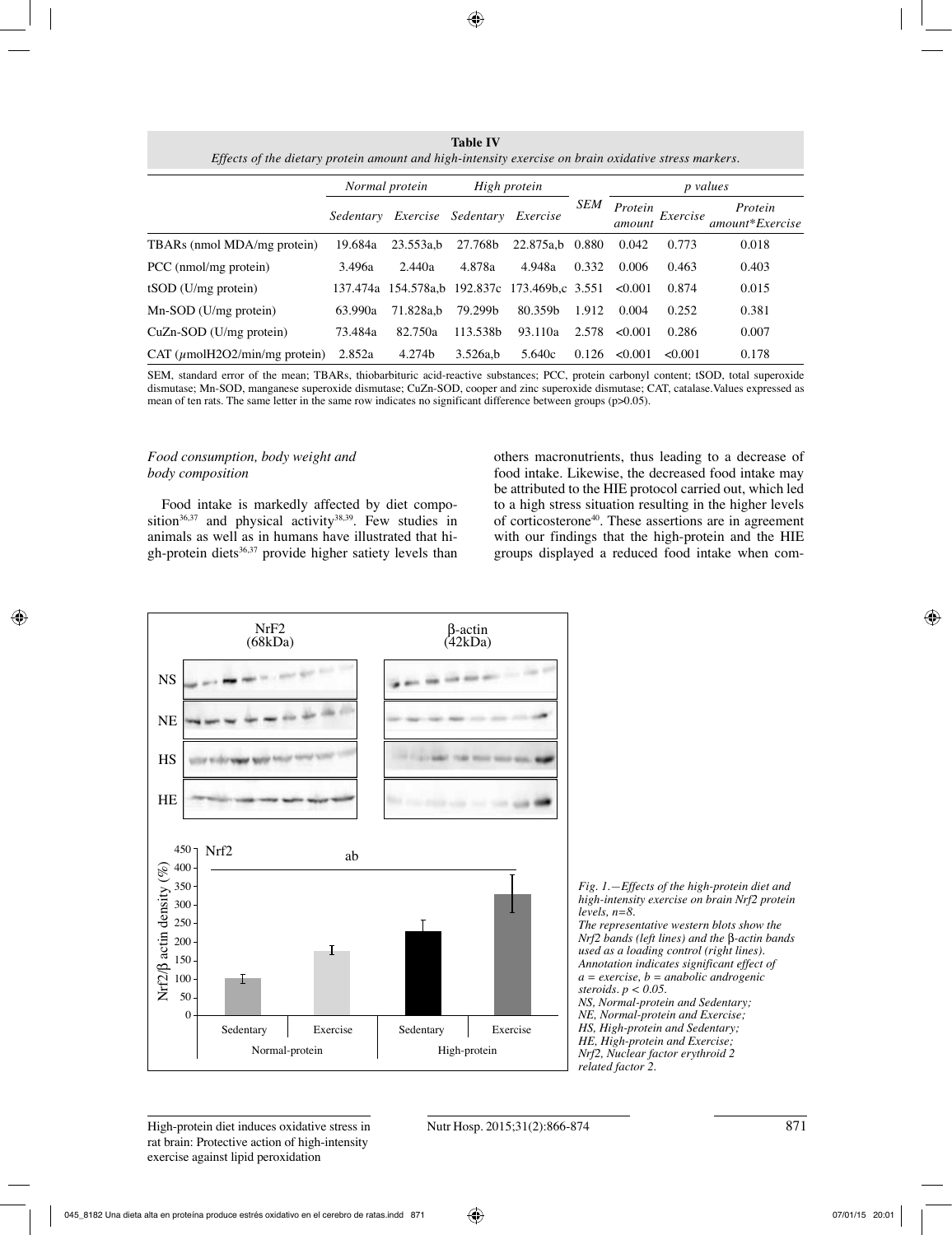pared to the normal-protein and the sedentary groups, respectively.

## *High-protein and brain oxidative stress*

Despite the beneficial effects of high-protein diets on rodent brain<sup>14,15</sup>, little is known about its effects on brain oxidative stress. However, there have been some studies on other organs that have shown the oxidative effects of high-protein diet consumption. In a study performed in Zucker obese rats<sup>41</sup>, an increased dietary protein intake induced oxidative stress in the kidney and aorta, at least partially due to increased expression of  $NAD(P)H$  oxidase components. Others<sup>42</sup> have suggested that high-protein diet intake may cause an imbalance between ROS generation and the capacity of the antioxidant defense system in digestive organs of mice such as duodenum, liver and pancreas, which leads to an induction of oxidative stress. This imbalance is reflected with a diminished antioxidant defense system and increased concentration of malondialdehyde (MDA), a superoxide anion and the precursor of most ROS and mediator in oxidative chain reactions. Additionally, in a study performed by Sophia et al.<sup>43</sup>, high-protein diet consumption caused a significant alteration in the antioxidant status of pancreas by increasing lipid peroxidation and decreasing the content of reduced glutathione, vitamin C, the activity of SOD, CAT and glutathione peroxidase. In the present study, high-protein diets appeared to increase antioxidant activity as well as the overexpression of Nrf2, although this may be attributed to the production of higher levels of brain lipids and protein oxidation. The higher the brain lipid peroxidation levels observed in the high-protein groups, the higher the antioxidant enzyme activity produced by a high-protein diet consumption.

## *High intensity exercise and brain oxidative stress*

Controversial findings in the literature have been observed regarding HIE on brain oxidative stress<sup>44</sup>. On one hand, some authors suggest that intermittent anaerobic exercise and acute exhausted exercise (HIE) increases brain antioxidant capacity and does not induce lipid peroxidation<sup>22,45</sup>. On the other hand, ROS production may be strongly and persistently increased under HIE, and the antioxidant response may not be effective to reset the system to the original level of brain redox homeostasis<sup>23,46</sup>.

In the present study, CAT activity levels increased after 12 weeks of HIE. However, HIE did not alter Mn-SOD and CuZn-SOD brain activity. In a previous study carried out in human plasma, CAT activity did not change in response to resistance training until the participants showed symptoms of overtraining47. In addition, Margonis et al.<sup>47</sup> observed that in a 12-week human resistance-training program involving 3-weeks

training (4 times a week) periods and a 3-week recovery period, up-regulation of CAT activity coincided with the maximum training load and performance decrement. The training protocol carried out in this study was found to induce overtraining<sup>48</sup> and may explain our findings related to the increased CAT activity. Nevertheless, it should be taken into consideration that such activity may not represent a significant proportion of brain total antioxidant activity due to its low values<sup>48</sup>.

In spite of the controversial findings regarding the HIE, acute exercise promotes free radicals and ROS generation, which may lead to lipid peroxidation<sup>49</sup>. In the present study, the HIE protocol induced lower lipid peroxidation when a high-rather than a normal-protein diet was consumed by the animals. Therefore, the magnitude of ROS generation and lipid peroxidation was not only a result the exercise mode, intensity and duration $49$ , but also high-protein levels in the diet.

A recent study has reported that acute exercise induces ROS production and activates Nrf2 in the myocardial tissue. Furthermore, Nrf2 might be a potential target in order to protect heart tissue from diseases such as ischemia/reperfusion injury and myocardial infarction induced by high levels of ROS in the myocardium50. These results concur with the present study in that Nrf2 levels were higher in the HIE compared to the sedentary group. Thus, Nrf2 may develop a neuroprotective effect after HIE in rat brain.

The present study has several limitations that need to be mentioned. First, it may be beneficial to compare our results with different sources of protein for the interpretations of the present findings. Second, the protein carbonyl assay could suffer confounding factors. However, it is important to highlight that this is the first study to analyze the effects of a high-protein diet and a HIE, based on a hypertrophy resistance training protocol, on brain oxidative stress.

## **Conclusions**

Overall, our results suggest that consumption of high-protein diets cause oxidative damage to the brain by means of lipid and protein oxidation. Such increased oxidative damage may in turn induce the endogenous antioxidant defense system. HIE did not worsen the deleterious effects caused by high-protein diet and may be an efficient way to protect the brain against high dietary protein aggression.

## **Acknowledgments**

This study was supported by the project DEP2008- 04376 from the Ministry of Science and Innovation and grants from the Spanish Ministry of Education (D.C.M. grant number AP2009-3173), (E.N. grant number AP2009-5033), and is part of the PhD Thesis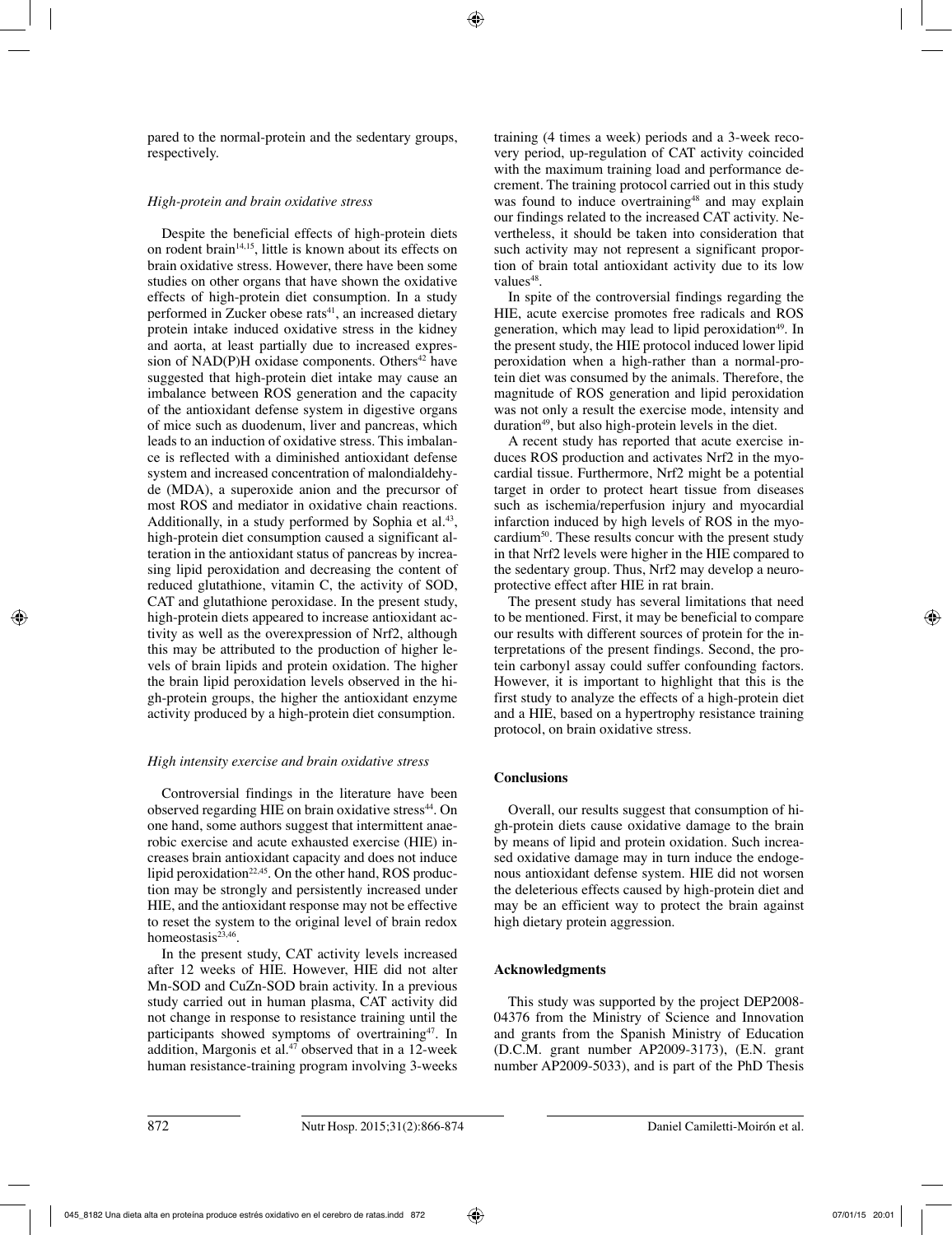of Daniel Camiletti Moirón "Effects of high-protein diets, high-intensity exercise and anabolic androgenic steroids on brain and kidney oxidative stress markers". The authors want to gratefully all the researchers of the Department of Physiology for their collaboration.

#### **Conflict of interest**

The authors declare no conflict of interests.

#### **Authorship**

The contributions of the authors were as follow: V.A., J.M.P., M.L. and P.A. designed the trial; D.C.M., V.A., E.N. and G.K. conducted the feeding and exercise experiments; D.C.M., G.M., R.M. and A.A. were responsible for the laboratory analysis; D.C.M. analyzed the data and wrote the manuscript; V.A., E.N., G.M., R.M., G.K., A.A., J.M.P., M.L. and P.A. revised the manuscript.

#### **References**

- 1. Sun JZ, Tang XL, Park SW, Qiu Y, Turrens JF, Bolli R. Evidence for an essential role of reactive oxygen species in the genesis of late preconditioning against myocardial stunning in conscious pigs. *J Clin Invest* 1996;97(2):562-76.
- 2. Cadenas E, Davies KJ. Mitochondrial free radical generation, oxidative stress, and aging. *Free Radic Biol Med* 2000;29(3- 4):222-30.
- 3. Wang C, Wu HM, Jing XR, Meng Q, Liu B, Zhang H et al. Oxidative parameters in the rat brain of chronic mild stress model for depression: relation to anhedonia-like responses. *The Journal of membrane biology* 2012;245(11):675-81.
- 4. Crawford DR, Davies KJ. Adaptive response and oxidative stress. *Environmental health perspectives* 1994;102 Suppl 10: 25-8.
- 5. Davies KJ. Intracellular proteolytic systems may function as secondary antioxidant defenses: an hypothesis. *Journal of free radicals in biology & medicine* 1986;2(3):155-73.
- 6. Nielsen F, Mikkelsen BB, Nielsen JB, Andersen HR, Grandjean P. Plasma malondialdehyde as biomarker for oxidative stress: reference interval and effects of life-style factors. *Clinical chemistry* 1997;43(7):1209-14.
- 7. Grotto D SMLD, Boeira S, Valentini J, Charão M F, Moro A M,, Nascimento P C PVJ, Garci S C. Rapid quantifi cation of malondialdehyde in plasma by high performance liquid chromatography-visibledetection. *Journal of pharmaceutical and biomedical analysis* 2007(43):619-24.
- 8. Pandey KB, Rizvi SI. Markers of oxidative stress in erythrocytes and plasma during aging in humans. *Oxidative medicine and cellular longevity* 2010;3(1):2-12.
- 9. McCracken E, Valeriani V, Simpson C, Jover T, McCulloch J, Dewar D. The lipid peroxidation by-product 4-hydroxynonenal is toxic to axons and oligodendrocytes. *Journal of cerebral blood flow and metabolism : official journal of the International Society of Cerebral Blood Flow and Metabolism* 2000;20(11):1529-36.
- 10. Baillet A, Chanteperdrix V, Trocme C, Casez P, Garrel C, Besson G. The role of oxidative stress in amyotrophic lateral sclerosis and Parkinson's disease. *Neurochemical research* 2010; 35(10):1530-7.
- 11. Surendran S, Rajasankar S. Parkinson's disease: oxidative stress and therapeutic approaches. *Neurological sciences : offi-*

*cial journal of the Italian Neurological Society and of the Italian Society of Clinical Neurophysiology* 2010;31(5):531-40.

- 12. Halliwell B. Oxidative stress and neurodegeneration: where are we now? *Journal of neurochemistry* 2006;97(6):1634-58.
- 13. Aparicio VA, Nebot E, Garcia-del Moral R, Machado-Vilchez M, Porres JM, Sanchez C et al. High-protein diets and renal status in rats. *Nutricion hospitalaria* 2013;28(1):232-7.
- 14. Lovekamp-Swan T, Glendenning ML, Schreihofer DA. A high soy diet enhances neurotropin receptor and Bcl-XL gene expression in the brains of ovariectomized female rats. *Brain research* 2007;1159:54-66.
- 15. Schreihofer DA, Do KD, Schreihofer AM. High-soy diet decreases infarct size after permanent middle cerebral artery occlusion in female rats. *American journal of physiology Regulatory, integrative and comparative physiology* 2005;289(1):R103-8.
- 16. Mattson MP, Magnus T. Ageing and neuronal vulnerability. *Nat Rev Neurosci* 2006;7(4):278-94.
- 17. Radak Z, Chung HY, Koltai E, Taylor AW, Goto S. Exercise, oxidative stress and hormesis. *Ageing Res Rev* 2008;7(1):34-42.
- 18. Tuon T, Valvassori SS, Lopes-Borges J, Fries GR, Silva LA, Kapczinski F et al. Effects of moderate exercise on cigarette smoke exposure-induced hippocampal oxidative stress values and neurological behaviors in mice. *Neurosci Lett* 2010;475(1):16-9.
- 19. Aguiar AS, Jr., Castro AA, Moreira EL, Glaser V, Santos AR, Tasca CI et al. Short bouts of mild-intensity physical exercise improve spatial learning and memory in aging rats: involvement of hippocampal plasticity via AKT, CREB and BDNF signaling. *Mech Ageing Dev* 2011;132(11-12):560-7.
- 20. Safdar A, deBeer J, Tarnopolsky MA. Dysfunctional Nrf2-Keap1 redox signaling in skeletal muscle of the sedentary old. *Free radical biology & medicine* 2010;49(10):1487-93.
- 21. George L, Lokhandwala MF, Asghar M. Exercise activates redox-sensitive transcription factors and restores renal D1 receptor function in old rats. *American journal of physiology Renal physiology* 2009;297(5):F1174-80.
- 22. Acikgoz O, Aksu I, Topcu A, Kayatekin BM. Acute exhaustive exercise does not alter lipid peroxidation levels and antioxidant enzyme activities in rat hippocampus, prefrontal cortex and striatum. *Neuroscience Letters* 2006;406(1-2):148-51.
- 23. Aguiar AS, Boemer G, Rial D, Cordova FM, Mancini G, Walz R et al. High-intensity physical exercise disrupts implicit memory in mice: Involvement of the striatal glutathione antioxidant system and intracellular signaling. *Neuroscience* 2010;171(4):1216-27.
- 24. Estoppey-Stojanovski L. [Position of the Council of Europe on the protection of animals]. *Developments in biological standardization* 1986;64:3-5.
- NRC. National Research Council. Nutrient Requirements of Laboratory Animals. National Academy Press, Washington, D C, 1995 (4th edition.).
- 26. Reeves PG, Nielsen FH, Fahey GC, Jr. AIN-93 purified diets for laboratory rodents: final report of the American Institute of Nutrition ad hoc writing committee on the reformulation of the AIN-76A rodent diet. *The Journal of nutrition* 1993;123(11):1939-51.
- 27. Lacroix M, Gaudichon C, Martin A, Morens C, Mathe V, Tome D et al. A long-term high-protein diet markedly reduces adipose tissue without major side effects in Wistar male rats. *American journal of physiology Regulatory, integrative and comparative physiology* 2004;287(4):R934-42.
- 28. Pichon L, Potier M, Tome D, Mikogami T, Laplaize B, Martin-Rouas C et al. High-protein diets containing different milk protein fractions differently influence energy intake and adiposity in the rat. *Br J Nutr* 2008;99(4):739-48.
- 29. Aparicio VA, Nebot E, Porres JM, Ortega FB, Heredia JM, Lopez-Jurado M et al. Effects of high-whey-protein intake and resistance training on renal, bone and metabolic parameters in rats. *The British journal of nutrition* 2011;105(6):836-45.
- 30. de Salles BF, Simao R, Miranda F, Novaes Jda S, Lemos A, Willardson JM. Rest interval between sets in strength training. *Sports Med* 2009;39(9):765-77.